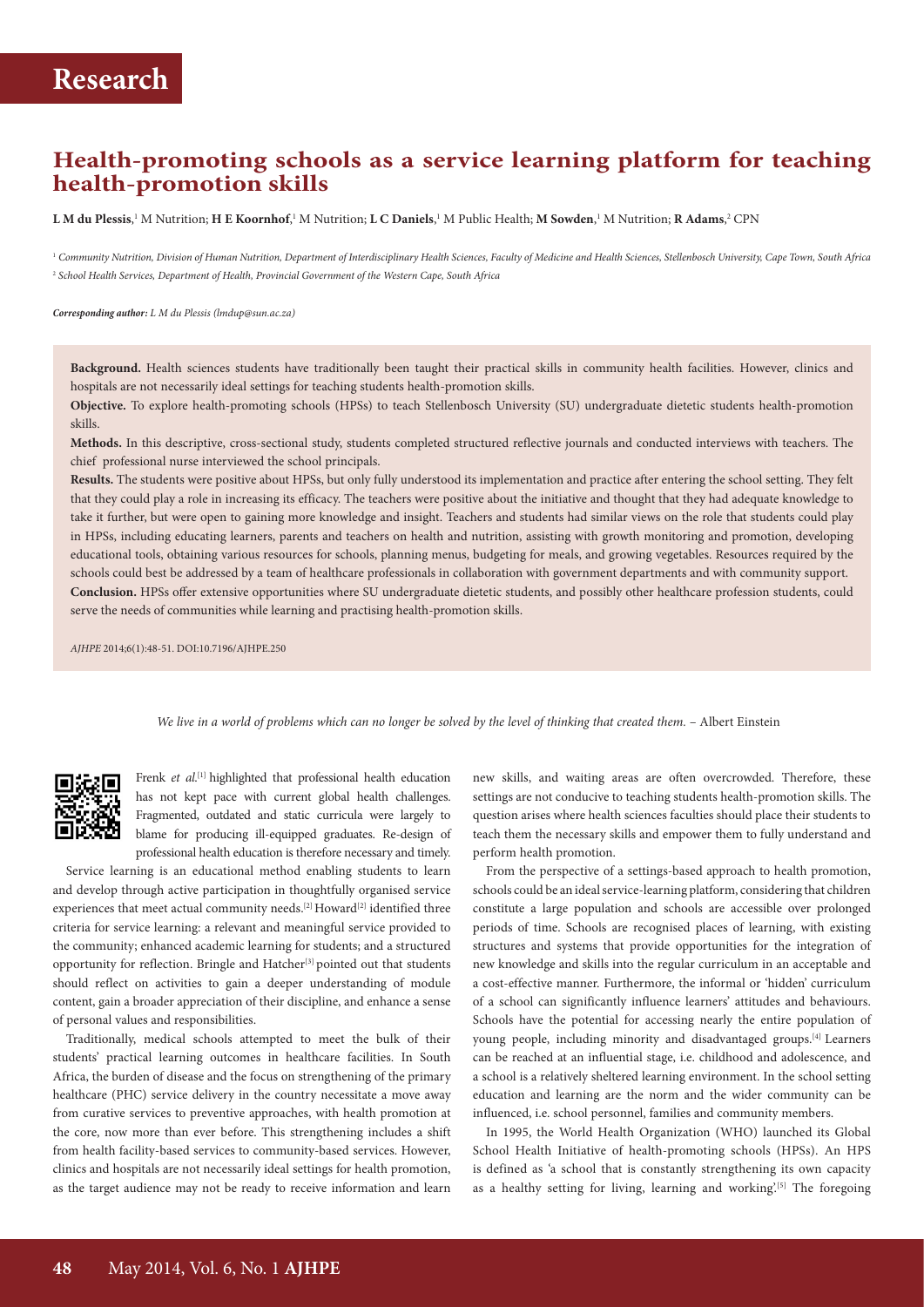# **Research**

initiative aims to advance the health of the community by using the school as a platform for health promotion and education. This may ultimately improve the health of school personnel, families, learners and the wider community, as nutritional education and promotion is a cardinal element in an HPS.<sup>[5]</sup>

According to Waggie et al.,<sup>[6]</sup> many educators do not initiate or sustain the concept of HPSs. It is viewed as an additional task by which they are not assessed, and which is the duty of the Department of Health and Welfare. The WHO, however, states that in every country collaboration between the Department of Education and Department of Health is crucial for the HPS concept to succeed. Although the health sector has a longstanding relationship with schools, usually in screening and treating learners – while occasionally engaging in preventive measures $[7]$  – the health and education agendas of schools are often in competition with each other. Schools' agendas are filled with educational material and teachers often struggle to find time to cover health topics.[8] The literature suggests that school health services could be more effective if attention is paid to working collaboratively on partnerships and if school health services are integrated with other components of an HPS. More successful partnerships are possible, but need both the education and health sectors to work more closely together to develop organisational and interventional strategies consistent with the needs of the school community.[7]

The newly launched South African Integrated School Health Policy (ISHP) was developed jointly by the Department of Basic Education and Department of Health. This policy recognises the HPS concept as a key component of its programme and focuses on the importance of nutrition.[9]

#### **Objective**

BSc Dietetics students at Stellenbosch University (SU) follow a 4-year undergraduate course. During their internship, 4th-year students do a 6-week Community Nutrition rotation in an urban setting. In deliberation with the Western Cape Government: School Health Services, a servicelearning agreement was formulated to include a week-long HPS exposure in the students' community experience. This exposure includes assisting the school health team (consisting of a chief professional nurse, a professional nurse and an enrolled nurse) by weighing and measuring Grade 1 learners as part of routine school health screening to assess early indications of growth problems. Thereafter, students interpret the anthropometry and suggest appropriate action, where applicable. They perform a health education and promotion session with Grade 1 learners as well as an advocacy presentation on the dietetics profession to secondary school learners.

The aim of this study was to assess the experiences and opinions of 4th (final)-year dietetic students with regard to HPSs as a setting to learn about health promotion and to identify opportunities in which they could play a role in optimising the HPS initiative. Furthermore, knowledge, attitudes, beliefs and practices (KABP) of teachers and school principals regarding the HPS initiative and the role of nutrition in health were assessed.

### **Methods**

#### **Study design and population**

A descriptive, cross-sectional study was conducted in the western border area of the Cape Town City District, Western Cape, South Africa. The study population consisted of 4th-year SU dietetic students (*N*=17), teachers (*N*=30) and school principals (*N*=10) from 10 selected primary schools in a low socio-economic community, who consented to participate.

#### **Data collection methods**

**Reflective journals.** Students were requested to write structured reflective journals regarding their experiences during the week of service learning in a school setting.

Questions students had to answer, or statements they had to consider in the reflections, included: their experience of the platform and how this influenced their thoughts/perceptions regarding the school setting as a service-learning platform for student training; the role they could play in the school environment; and whether the school(s) they visited required any additional resources to implement the HPS initiative. They could also share additional thoughts they considered to be valuable.

**KABP survey***.* A questionnaire used for the structured interviews with teachers and school principals consisted of 12 open-ended and three closedended questions addressing the following aspects:

- **• K**nowledge of the concepts of healthy nutrition and malnutrition and how these can be addressed in the school and community settings.
- **• A**ttitude towards and knowledge about the HPS initiative.
- **• B**eliefs regarding health-related knowledge and training needed in this regard.
- **• P**ractices to improve their schools' health knowledge.

The students acted as field workers and interviewed the teachers, while the chief professional nurse (co-investigator) interviewed the school principals. Students were standardised in terms of 'prompts' for the interviews.

#### **Pilot study**

A pilot study was conducted in one of the schools in the study area to test the face and content validity of the questionnaires. These results were excluded from the study data. Minor adaptations were made to the questionnaires after the pilot study.

#### **Data analysis**

Qualitative data from the reflective journals and responses to the openended questions were regarded as transcribed text. The text was coded manually by two researchers to identify themes. Themes were induced and established into units of meaning or codes. The data were read and re-read and notes were made to illustrate links between different themes and codes. The two researchers compared their findings and discussed different interpretations to reach consensus.

### **Ethical and legal aspects**

Ethics approval to conduct the research was obtained from the Health Research Ethics Committee of the Faculty of Health Sciences, Stellenbosch University (Ref.: N10/02/039).

Participation was voluntary and all participants were required to provide written informed consent before the study. Coding of each questionnaire ensured anonymity and confidentiality of the participants.

#### **Results**

The results were divided into two broad themes, i.e. experiences and opinions of undergraduate dietetics students; and knowledge, attitude and behaviour of the teachers and school principals. Within the themes, seven categories emerged: (*i*) a positive attitude to HPSs; (*ii*) the students' role in HPSs; (*iii*) community outreach; (*iv*) resources required (common themes); (*v*) importance of service-learning experience (students); (*vi*) suitability of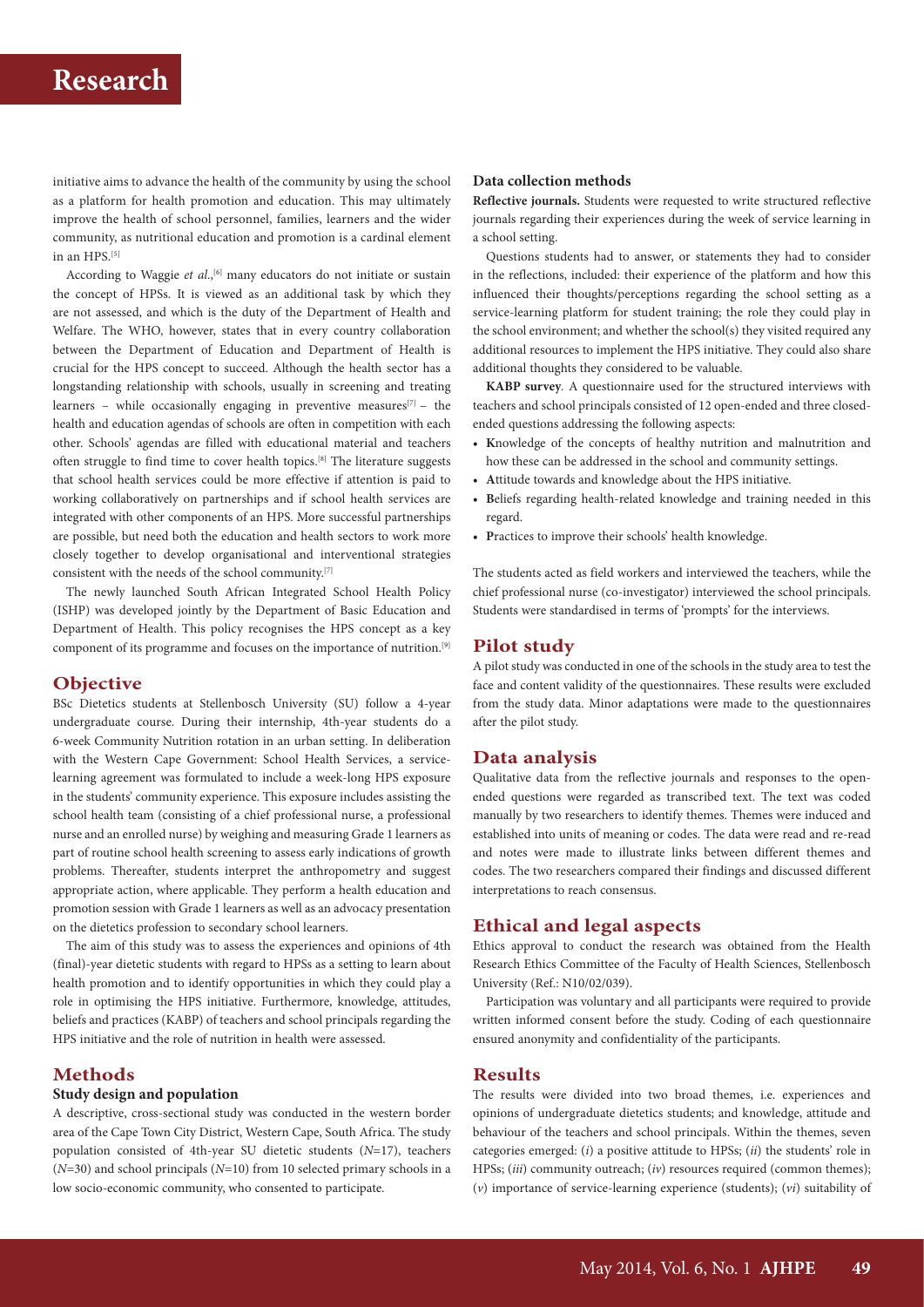## **Research**

platform (students); and (*vii*) staff knowledge levels. There was an overlap of four of the categories in the two themes.

#### **Experiences and opinions of undergraduate dietetic students**

The students were positive about the HPS initiative, even before entering the schools, but only fully understood its implementation and practice when they worked in the school setting and engaged with schools that had been exposed to the initiative.

'I think that this last week was a brilliant learning experience for us. Only once health promotion in schools was seen in practice did I fully grasp the theory of it.'

'Without this experience I would never have properly understood health promotion this well, thus I feel that it is an amazing platform for student training.'

'This experience made me realise the crucial need for … taking part in health promotion above just learning of the concepts.'

The students were of the opinion that schools are a good platform to instil nutritional concepts and basic health skills in young children, as the learners are an available and receptive target audience. They enjoyed the interaction with the eager learners and sensed the beneficial effect of health promotion on the learners, their families and the broader community.

'This [exposure] proves once again to us students that there are ways to make changes in society.'

'The exposure to health promotion in schools made me realise that us as healthcare workers have to engage in the community and help them to help themselves.'

The students felt that they had a role to play in increasing the efficacy of this initiative and suggested becoming involved in educating learners, parents and teachers in health and nutrition. Suggestions were made about how they could assist with growth monitoring and promotion, developing educational tools for use in the classrooms, planning menus, budgeting for meals for the school feeding schemes, advising on tuck shop items, and lending a hand with training in vegetable gardening.

'We can design and create teaching tools regarding healthy lifestyles and nutrition and we can teach the children in creative ways.'

'I think our role with regard to the weighing and measuring helps with the identification and the assessment of the school's nutritional status. The information that we provide can help with the early prevention measures … '

Resources needed by the schools, as noted by the students, included: a dietician who visits the schools once a week, nutritional education tools, funds, sports grounds, an equipped kitchen, first-aid kits, volunteers and proper sanitation.

#### **KABP of teachers and school principals**

Teachers described HPSs as a concept applied in schools where healthy eating habits and lifestyles are promoted, including the physical, mental and emotional well-being of learners. The link between a hungry child and subsequent poor school performance was also mentioned.

'You can't teach a hungry child.'

Teachers had a basic understanding of the concept of healthy nutrition, but struggled to describe malnutrition correctly.

Overall, the teachers were positive about and supported the HPS initiative. Factors contributing to their attitudes included remarks about

well-fed children concentrating better, improving school facilities and personal hygiene, producing vegetables in school gardens, providing support to poor families and increasing children's self-esteem.

They felt that they had enough knowledge to apply the HPS initiative, but were open to gaining more knowledge. A few teachers agreed that they lacked knowledge about the initiative. Areas in which training was needed included first aid, healthy living, intervention strategies from specialists with health knowledge and nutritional requirements of children.

Teachers responded that dietetic students have a role to play in HPSs by assisting with growth monitoring, alerting parents to nutritional problems, educating learners, teachers and parents about nutrition, as well as developing nutritional education tools.

'The students' presence makes the children feel special and helps the school healthcare team's work load to be lighter.'

Resources needed, as identified by teachers, included first- aid, screening and sports equipment, nutritious food for the National School Nutrition Programme (NSNP), vegetable seeds, and health resources. Financial assistance, a designated plate and suitable cutlery for each child, and volunteers to assist with food preparation for the NSNP were also listed.

Teachers believed that the HPS initiative could improve the nutritional status of their community. Examples were addressing parents on such issues at parent-teacher meetings, and vegetable gardens and soup kitchens run by the school to assist the vulnerable and elderly in the community.

#### **Discussion**

The need to shift the healthcare focus in South Africa from curative to preventive, with health promotion at the core, has been expressed. The recently launched ISHP envisages optimal health and development of school-going children and the communities in which they live and learn.[9] This vision supports the necessity to strengthen the HPS initiative in the country. In an attempt to align the SU BSc Dietetics Community Nutrition curriculum with actions required from these relevant and updated policies, the authors investigated the school setting as a location where future dieticians could be taught the necessary skills to perform health promotion.

In this study the students indicated that they only fully understood the HPS initiative after they had been exposed to it. This illustrates that practical exposure to real-life health promotion scenarios should be an essential element of the professional health education curriculum. By observation and reflection students identified and reported concrete examples of health-promotion activities where they could become involved in furthering the initiative.

Dharamsi *et al.*<sup>[10]</sup> explored the international service-learning experience of three medical students and the value of critical reflection. In their study, students kept reflective journals and wrote essays including detailed accounts of their experiences. Students noted an increasingly meaningful sense of what it entails to be vulnerable and marginalised, to create a heightened level of awareness of the social determinants of health and the related importance of community engagement, as well as developing a deeper appreciation of the health advocacy role and key concepts embedded within it. The reflective journals completed by the dietetic students in the study indicated that the criteria for service learning can be met when utilising the HPS as a service-learning platform.[2] The lecturers' response to the need for providing students with the opportunity to improve skills building in preventive healthcare therefore proved to be of value.